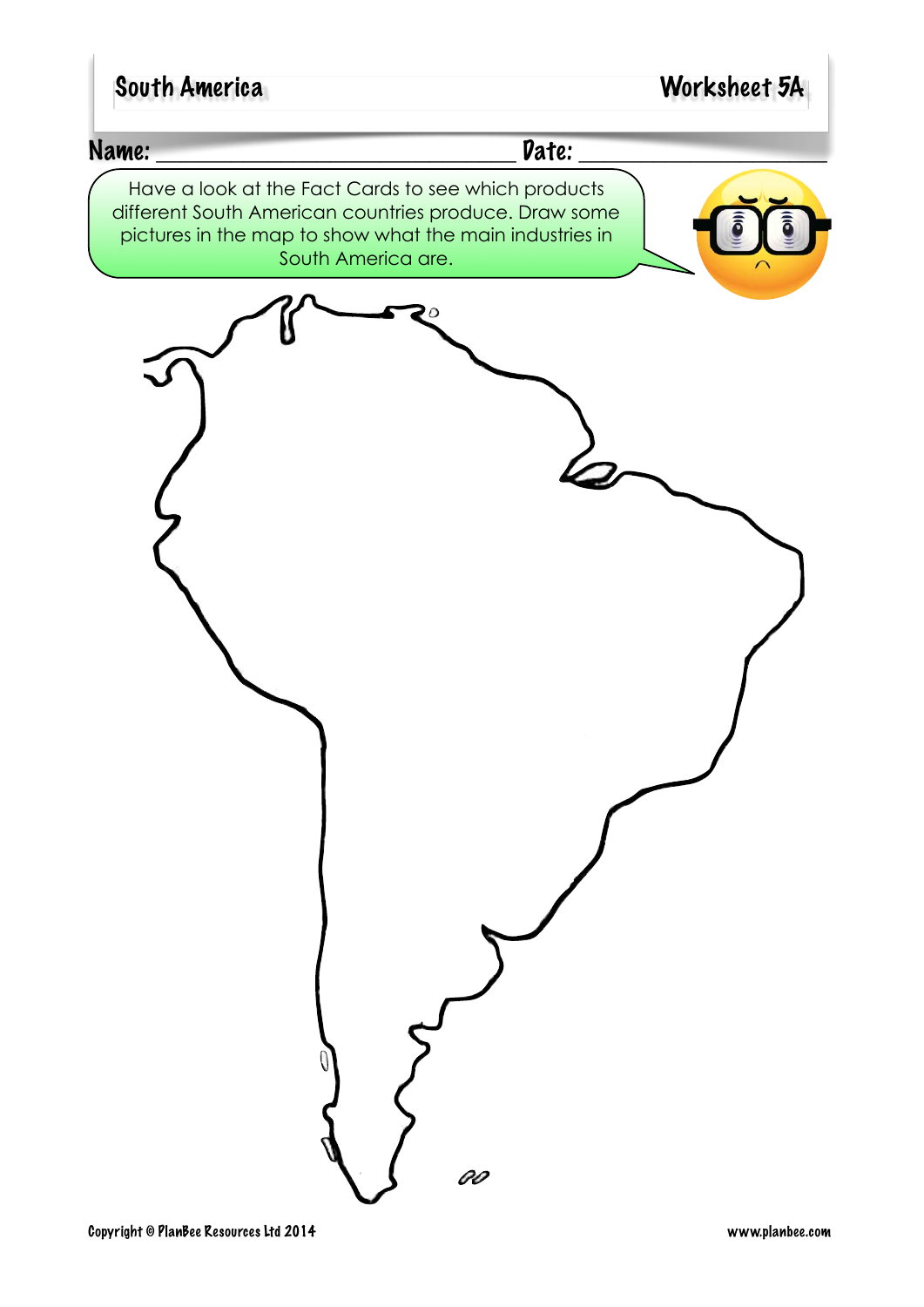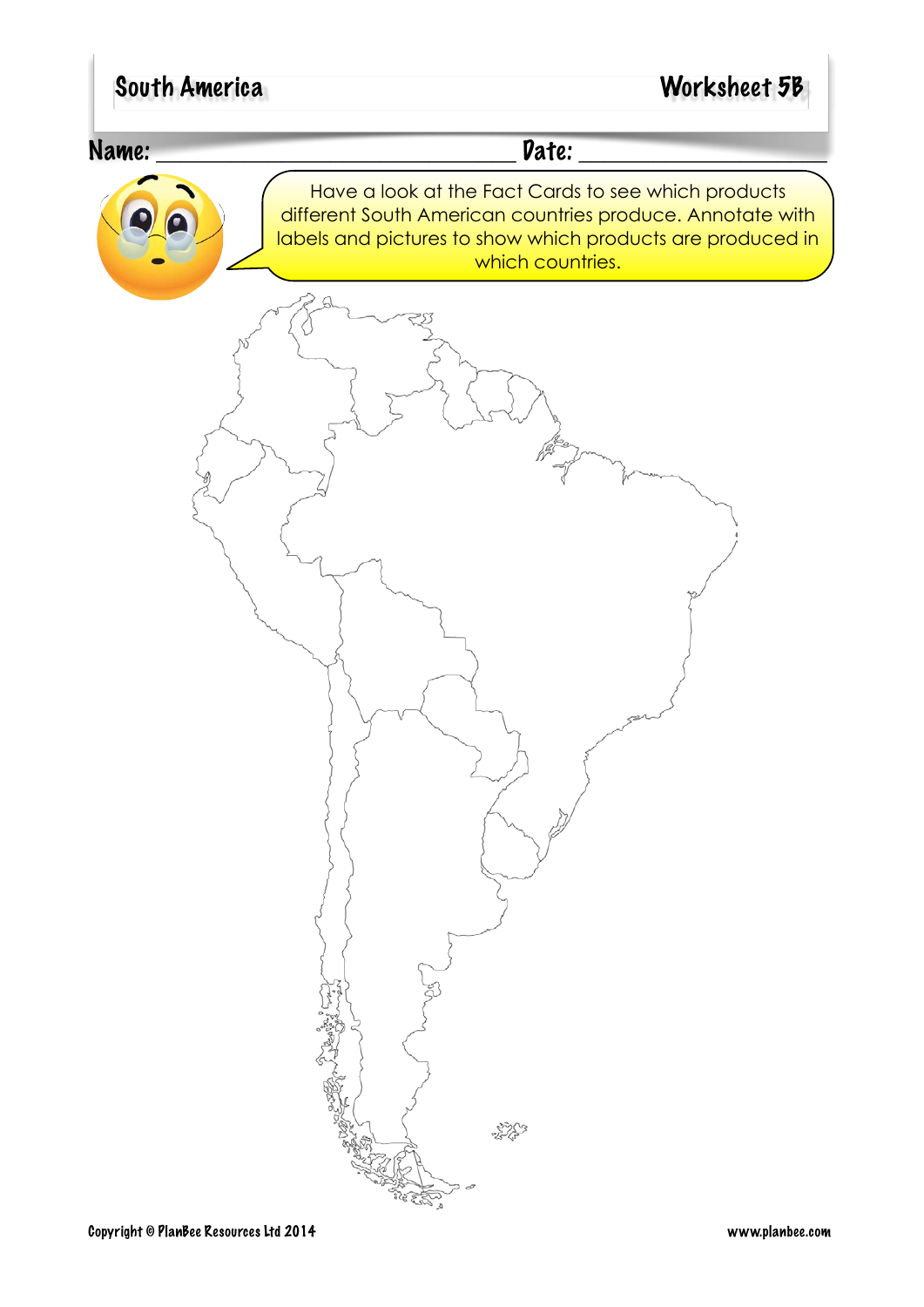## South America Worksheet 5C

#### Name: \_\_\_\_\_\_\_\_\_\_\_\_\_\_\_\_\_\_\_\_\_\_\_\_\_\_\_\_\_ Date: \_\_\_\_\_\_\_\_\_\_\_\_\_\_\_\_\_\_\_\_

Have a look at the Fact Cards to see which products different South American countries produce. Create a colour key for the map below to show which products are produced in which countries.

\$79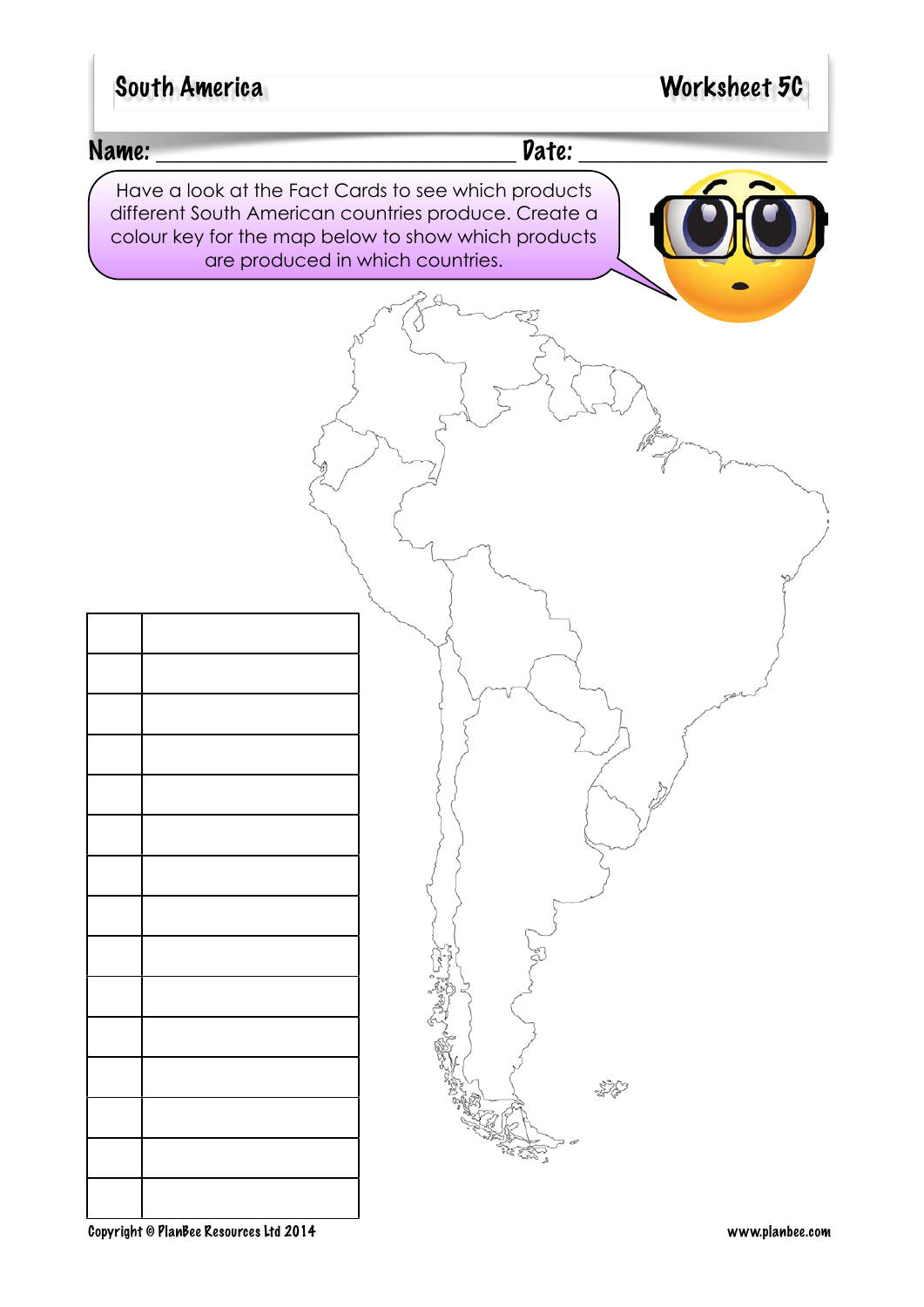| Worksheet 50 |
|--------------|
|              |

Many of the things we buy every day come from countries in South America. Have a look at some different products and identify which South American country they originated from.

Product Country of Origin